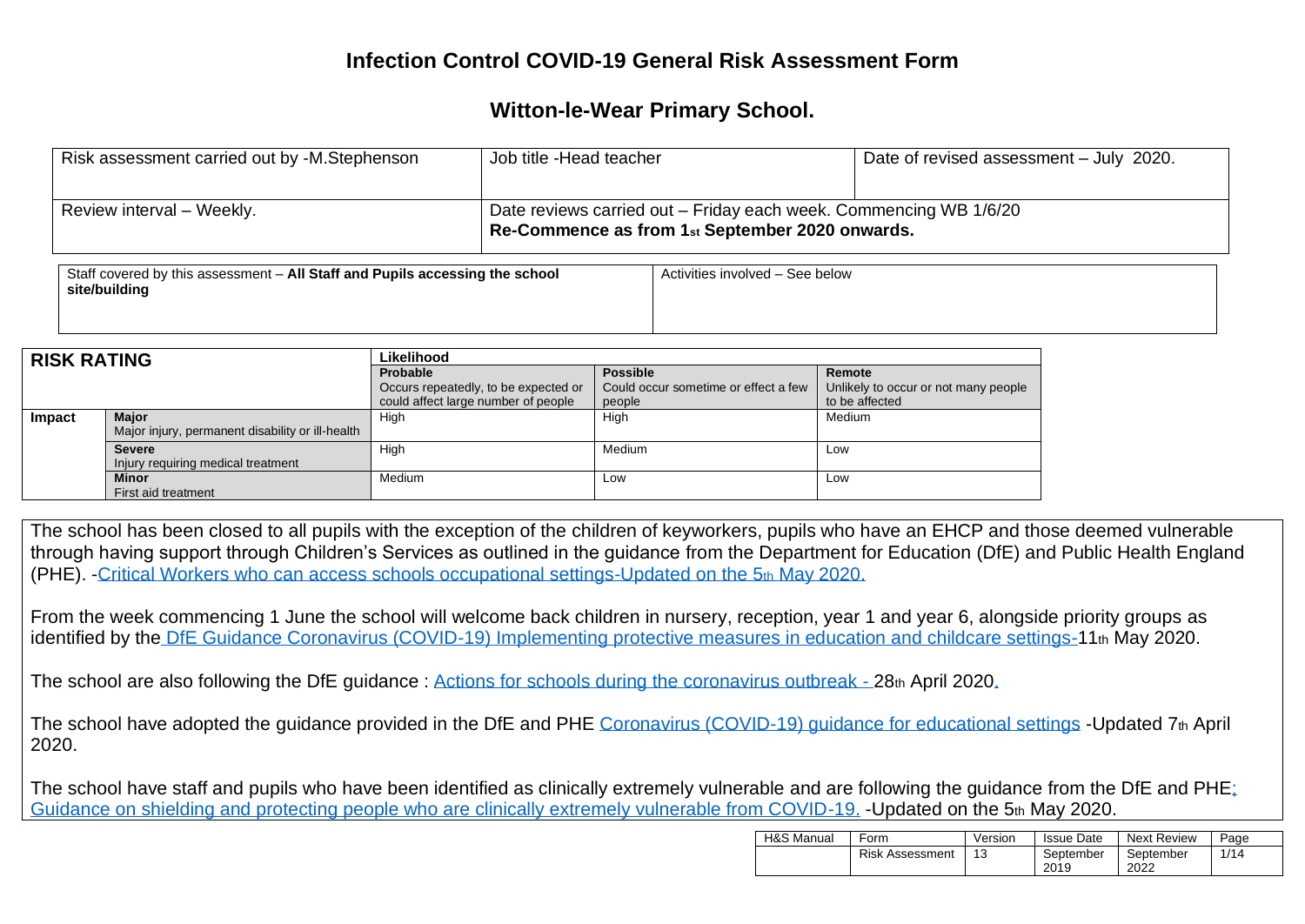Where need identified individual risk assessments have been completed for identified staff members.

The school have also identified staff and pupils that are clinically vulnerable and are following the guidance from the Cabinet Office; Staying at home [and away from others \(social distancing\)](https://www.gov.uk/government/publications/full-guidance-on-staying-at-home-and-away-from-others/full-guidance-on-staying-at-home-and-away-from-others) (Point 6), updated on the 1st May 2020. Where need identified individual risk assessments have been completed for identified staff members.

The school are maintaining a register of all clinically extremely vulnerable and clinically vulnerable staff and pupils and regular contact is undertaken to check on their wellbeing.

Staff, Parents and Carers who are in school are regularly reminded to stay at home if they are experiencing signs of illness out lined in the quidance [from the NHS.](https://www.nhs.uk/conditions/coronavirus-covid-19/check-if-you-have-coronavirus-symptoms/) The school are maintaining a register of all vulnerable staff and pupils and regular contact is undertaken.

Where need is identified for relevant pupils the school are following the DfE Guidance for Conducting a SEND risk assessment during the coronavirus [outbreak-](https://www.gov.uk/government/publications/coronavirus-covid-19-send-risk-assessment-guidance/coronavirus-covid-19-send-risk-assessment-guidance) Updated the 7<sup>th</sup> May 2020.

The school are following the guidance [COVID-19:Cleaning of non-healthcare settings-](https://www.gov.uk/government/publications/covid-19-decontamination-in-non-healthcare-settings) Updated 26th March 2020.

The school have considered the quidance provided by the DfE-Opening schools for more children and young people :initial planning framework for [schools in England](https://www.gov.uk/government/publications/actions-for-educational-and-childcare-settings-to-prepare-for-wider-opening-from-1-june-2020/opening-schools-for-more-children-and-young-people-initial-planning-framework-for-schools-in-england) - Updated 12 May 2020 and [Planning guidance for primary schools](https://www.gov.uk/government/publications/preparing-for-the-wider-opening-of-schools-from-1-june/planning-guide-for-primary-schools) -Published 14 May 2020.

Staff, Parents/Carers have been advised that casual clothing is to be worn to school, it is strongly advised that clean clothing be worn each day.

Parents/Carers are reminded of the latest guidance from the NHS/PHE and the DfE on a regular basis via the school communication links.

PHE have a dedicated helpline number for education and children's social care related queries for anyone working in early years through to universities, plus parents- 0800 046 8687 – 8am to 6pm (Monday to Friday) or 10am to 4pm (Saturday to Sunday)

Durham County Council are working with partner agencies and following national guidance.

For further advice and support contact the Children & Young People's/Adult & Health Services ,Health and Safety Team [-hsteam@durham.gov.uk](mailto:hsteam@durham.gov.uk) and 03000 263430.

| H&S Manual | Form                   | <b>Issue Date</b><br>Version |                   | <b>Next Review</b> | Page |
|------------|------------------------|------------------------------|-------------------|--------------------|------|
|            | <b>Risk Assessment</b> | 13                           | September<br>2019 | September<br>2022  | 2/14 |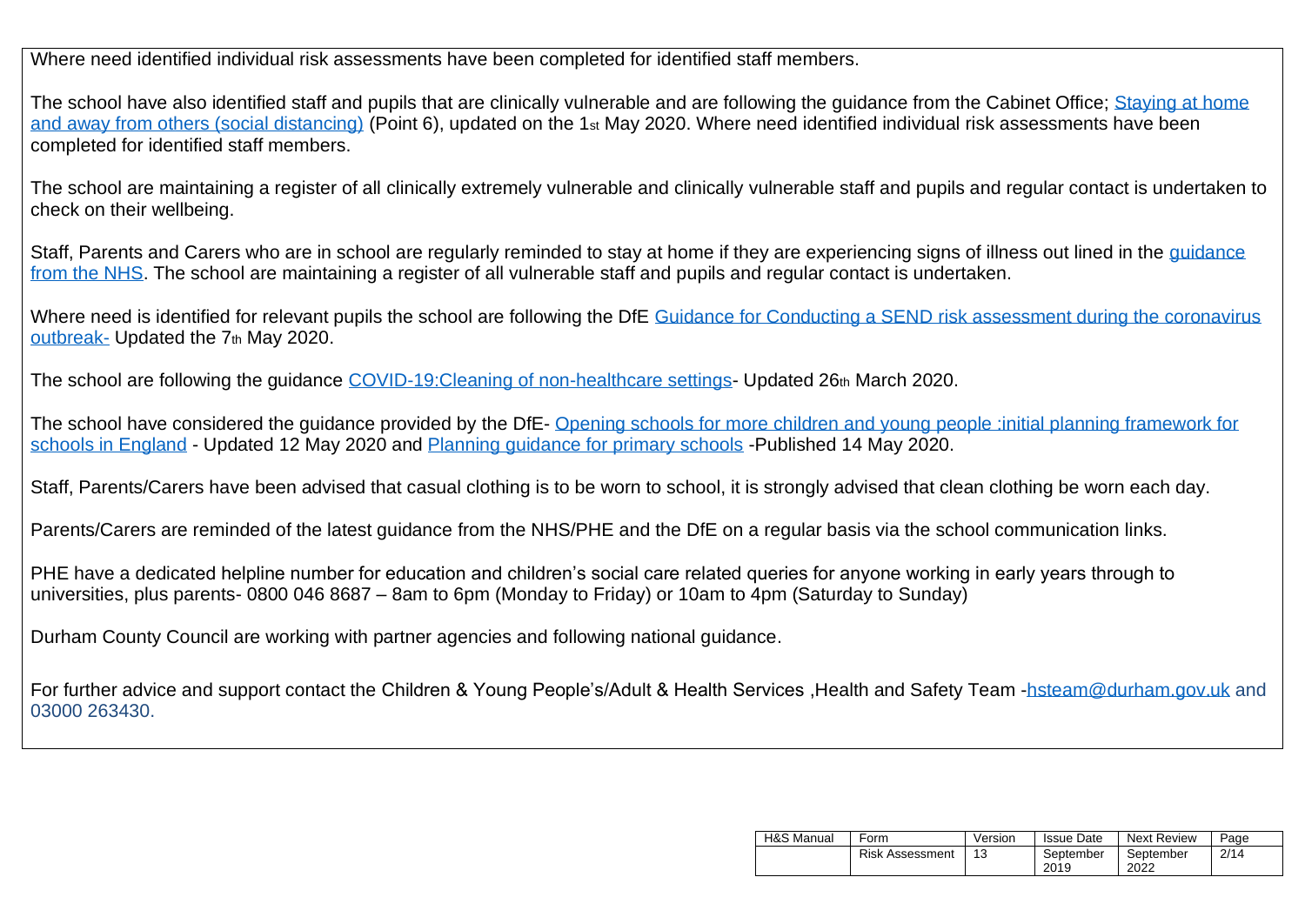| -Parents/Carers and Staff advised to report<br>L<br>Parents/<br>-All pupils from Nursery to Y6 are accessing<br>M<br><b>Carers and</b><br>to the school any symptoms of COVID 19<br>the school siteas from 2/9/20<br>that their household may have.<br>Staff-On<br>-Registers are taken each day of pupils<br>Going.<br>present.<br>- Head teacher to remind parents/carers<br>-Staff arrive on site prior to the start of the<br>and staff via newsletters etc. that where<br>school day and meet with identified member<br>children or a member of their household<br>On Going.<br>of the SLT.<br>displays symptoms of the coronavirus, they<br><b>Limiting the Spread of</b><br>are to follow the Guidance for households<br>-Pupils are met each day at the identified<br><b>Coronavirus (COVID-19) to</b><br>entrance for their class by a staff member.<br>with possible coronavirus infection.<br>the school community.<br>-Parents will continue to not be permitted into<br>-Pupils and Staff displaying symptoms will<br>the school building or site.<br>not be permitted into school until 7/14-day<br>Where need<br>isolation completed.<br>identified.<br>-The Governing body of the school are to<br>be informed of staff members and<br>Parent/Carers concerns.<br>Immediate<br>-Parents/Carers and Staff to be advised to<br>Parents/<br>L<br>-Registers are maintained each day for pupils<br>M<br>follow the usual school procedures for<br><b>Carers and</b><br>that are attending the school<br>Staff-On<br>sickness absence.<br>Going.<br>- Attendance is considered a legal, statutory<br>-Where pupils/staff are absent and the<br>requirement.<br><b>Staff and Pupils not</b><br>school do not receive a phone call from<br>Staff-On<br>parents/ carers or staff members, the<br>attending school<br>Going<br>school will contact them to ascertain the<br>reasons for their absence.<br>-Where need is identified staff/families<br>advised to follow guidance from the NHS<br>L<br>н<br>-If a pupil or staff member lives with someone<br><b>Where</b><br><b>Pupil/Staff member living</b><br>who is clinically vulnerable (but not clinically<br>identified<br>with a shielded or clinically<br>extremely vulnerable), including those who<br>vulnerable person<br>are pregnant, the DfE have advised that they<br>can attend the school.<br>$\sim$ | Hazards / issue | <b>Risk</b><br>rating<br>H/M/L<br>(before) | Controls already in place | <b>Further Action required</b> | <b>Risk Rating</b><br>H/M/L<br>(after) | By Whom &<br>When                                                    |
|--------------------------------------------------------------------------------------------------------------------------------------------------------------------------------------------------------------------------------------------------------------------------------------------------------------------------------------------------------------------------------------------------------------------------------------------------------------------------------------------------------------------------------------------------------------------------------------------------------------------------------------------------------------------------------------------------------------------------------------------------------------------------------------------------------------------------------------------------------------------------------------------------------------------------------------------------------------------------------------------------------------------------------------------------------------------------------------------------------------------------------------------------------------------------------------------------------------------------------------------------------------------------------------------------------------------------------------------------------------------------------------------------------------------------------------------------------------------------------------------------------------------------------------------------------------------------------------------------------------------------------------------------------------------------------------------------------------------------------------------------------------------------------------------------------------------------------------------------------------------------------------------------------------------------------------------------------------------------------------------------------------------------------------------------------------------------------------------------------------------------------------------------------------------------------------------------------------------------------------------------------------------------------------------------------------------------------------------------------------------------------|-----------------|--------------------------------------------|---------------------------|--------------------------------|----------------------------------------|----------------------------------------------------------------------|
|                                                                                                                                                                                                                                                                                                                                                                                                                                                                                                                                                                                                                                                                                                                                                                                                                                                                                                                                                                                                                                                                                                                                                                                                                                                                                                                                                                                                                                                                                                                                                                                                                                                                                                                                                                                                                                                                                                                                                                                                                                                                                                                                                                                                                                                                                                                                                                                |                 |                                            |                           |                                |                                        | <b>Head teacher-</b><br><b>Head teacher-</b><br><b>Head teacher-</b> |
|                                                                                                                                                                                                                                                                                                                                                                                                                                                                                                                                                                                                                                                                                                                                                                                                                                                                                                                                                                                                                                                                                                                                                                                                                                                                                                                                                                                                                                                                                                                                                                                                                                                                                                                                                                                                                                                                                                                                                                                                                                                                                                                                                                                                                                                                                                                                                                                |                 |                                            |                           |                                |                                        |                                                                      |
|                                                                                                                                                                                                                                                                                                                                                                                                                                                                                                                                                                                                                                                                                                                                                                                                                                                                                                                                                                                                                                                                                                                                                                                                                                                                                                                                                                                                                                                                                                                                                                                                                                                                                                                                                                                                                                                                                                                                                                                                                                                                                                                                                                                                                                                                                                                                                                                |                 |                                            |                           |                                |                                        | Head teacher-                                                        |
| H&S Manual<br>Form<br><b>Issue Date</b><br><b>Next Review</b><br>Version                                                                                                                                                                                                                                                                                                                                                                                                                                                                                                                                                                                                                                                                                                                                                                                                                                                                                                                                                                                                                                                                                                                                                                                                                                                                                                                                                                                                                                                                                                                                                                                                                                                                                                                                                                                                                                                                                                                                                                                                                                                                                                                                                                                                                                                                                                       |                 |                                            |                           |                                |                                        | Pa                                                                   |

| H&S Manual | Form            | Version | <b>Issue Date</b> | <b>Next Review</b> | Page |
|------------|-----------------|---------|-------------------|--------------------|------|
|            | Risk Assessment |         | September<br>2019 | September<br>2022  | 3/14 |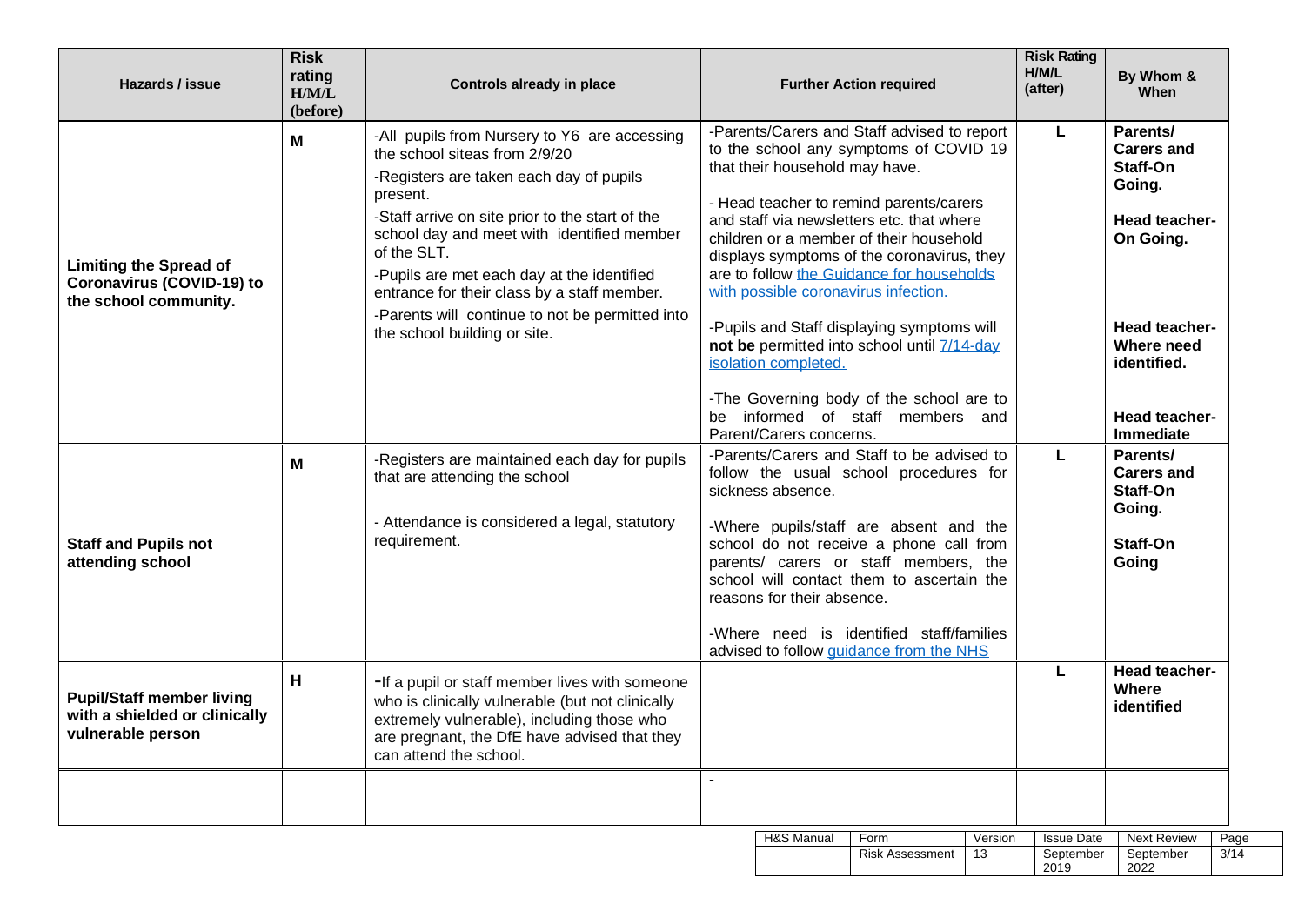| <b>Pupil /Staff member living</b><br>-If a pupil or staff member is living with<br>Where the school cannot adhere to<br>L<br><b>Head teacher-</b><br>in a household with<br>someone who is extremely clinically<br>stringent social distancing the school do<br>Where<br>H<br>vulnerable it is advised by the DfE that<br>identified<br>someone who is extremely<br>not expect staff/pupils in this category to<br>clinically vulnerable<br>pupils/staff only attend the school if stringent<br>attend the school site<br>social distancing can be evidenced and<br>-Where need identified pupils will be<br>adhered to.<br>supported to learn at home.<br>-Staff will be given tasks to complete from<br>- If stringent social distancing cannot be<br>home where appropriate.<br>adhered to pupil and staff cannot be on the<br>school site.,<br><b>Staff/Head</b><br>-Pupils, Parents remined prior to the 1st<br>М<br>-Access to the school site to be controlled.<br>Μ<br>June 2020 to ensure social distancing<br>teacher-On<br>entrance gate and classroom access ways to<br>when on the school site.<br>Going<br>be used to allow Pupils separate access to<br>-Pupils, Parents/Carers to be continually<br>the school site.<br>reminded via school communication links<br>-Separate Entrance doors for each year group<br>to maintain social distancing when entering<br>clearly identified.<br>the school site.<br>-Primary aged pupils must be accompanied to<br>-Staggered start times introduced for<br>school each morning.<br>Class 1 - Nur / Rec at 9.00am leave<br>-Parents advised via school communication<br>3.15pm<br>Class $2 - Y1/2$ at 8.45am<br>leave 3pm<br>links that only one parent/carer is permitted to<br>Class $3 - Y3/4$ at 9.00am leave 3.15pm<br>drop off/pick up their child.<br><b>Entrance to the school site</b><br>Class 4 - Y5/6 at 8.45am leave 3.00pm<br>-Pupils, Parents/Carers advised to maintain<br>and building<br>-Staggered start times to be considered<br>social distancing when at the school site.<br>where sufficient entrance doors are not<br>-The start of the school day has been<br>available to deal with the number of pupils<br>staggered to allow controlled access into the<br>or vulnerable pupils accessing the school.<br>school building by pupils.<br>Start times communicated to parents via<br>-Parents not permitted to enter the school<br>school communication links and updates<br>building - they need to telephone or e mail<br>provided where need identified.<br>-Pupils are met each day at the identified<br>-Parents/Carers advised to leave the<br>entrances for their year group class by a staff<br>school site immediately once their child has<br>member.<br>entered the grounds.<br>-Pupils store outdoor clothing and bags in<br>-School entrances and site secured at the<br>designated area.<br>start / end of the school day.<br>-Staff store their bags in designated areas.<br>-Staff, Pupils, Parents/Carers will be<br>-Those pupils with clearly named packed<br>informed to only bring essential items<br>lunches and water bottles are to store them<br>needed for that day. | Hazards / issue | <b>Risk</b><br>rating<br>$\mathbf{H} / \mathbf{M} / \mathbf{L}$<br>(before) | <b>Controls already in place</b> | <b>Further Action required</b> | <b>Risk Rating</b><br>H/M/L<br>(after) | By Whom &<br>When |
|-----------------------------------------------------------------------------------------------------------------------------------------------------------------------------------------------------------------------------------------------------------------------------------------------------------------------------------------------------------------------------------------------------------------------------------------------------------------------------------------------------------------------------------------------------------------------------------------------------------------------------------------------------------------------------------------------------------------------------------------------------------------------------------------------------------------------------------------------------------------------------------------------------------------------------------------------------------------------------------------------------------------------------------------------------------------------------------------------------------------------------------------------------------------------------------------------------------------------------------------------------------------------------------------------------------------------------------------------------------------------------------------------------------------------------------------------------------------------------------------------------------------------------------------------------------------------------------------------------------------------------------------------------------------------------------------------------------------------------------------------------------------------------------------------------------------------------------------------------------------------------------------------------------------------------------------------------------------------------------------------------------------------------------------------------------------------------------------------------------------------------------------------------------------------------------------------------------------------------------------------------------------------------------------------------------------------------------------------------------------------------------------------------------------------------------------------------------------------------------------------------------------------------------------------------------------------------------------------------------------------------------------------------------------------------------------------------------------------------------------------------------------------------------------------------------------------------------------------------------------------------------------------------------------------------------------------------------------------------------------------------------------------------------------------------------------------------------------------------------------------------------------------------------------------------------|-----------------|-----------------------------------------------------------------------------|----------------------------------|--------------------------------|----------------------------------------|-------------------|
|                                                                                                                                                                                                                                                                                                                                                                                                                                                                                                                                                                                                                                                                                                                                                                                                                                                                                                                                                                                                                                                                                                                                                                                                                                                                                                                                                                                                                                                                                                                                                                                                                                                                                                                                                                                                                                                                                                                                                                                                                                                                                                                                                                                                                                                                                                                                                                                                                                                                                                                                                                                                                                                                                                                                                                                                                                                                                                                                                                                                                                                                                                                                                                                   |                 |                                                                             |                                  |                                |                                        |                   |
|                                                                                                                                                                                                                                                                                                                                                                                                                                                                                                                                                                                                                                                                                                                                                                                                                                                                                                                                                                                                                                                                                                                                                                                                                                                                                                                                                                                                                                                                                                                                                                                                                                                                                                                                                                                                                                                                                                                                                                                                                                                                                                                                                                                                                                                                                                                                                                                                                                                                                                                                                                                                                                                                                                                                                                                                                                                                                                                                                                                                                                                                                                                                                                                   |                 | within a designated area of their allocated                                 |                                  |                                |                                        |                   |

| <b>H&amp;S Manual</b> | Form                   | Version | <b>Issue Date</b> | <b>Next Review</b> | Page |
|-----------------------|------------------------|---------|-------------------|--------------------|------|
|                       | <b>Risk Assessment</b> | 13      | September<br>2019 | September<br>2022  | 4/14 |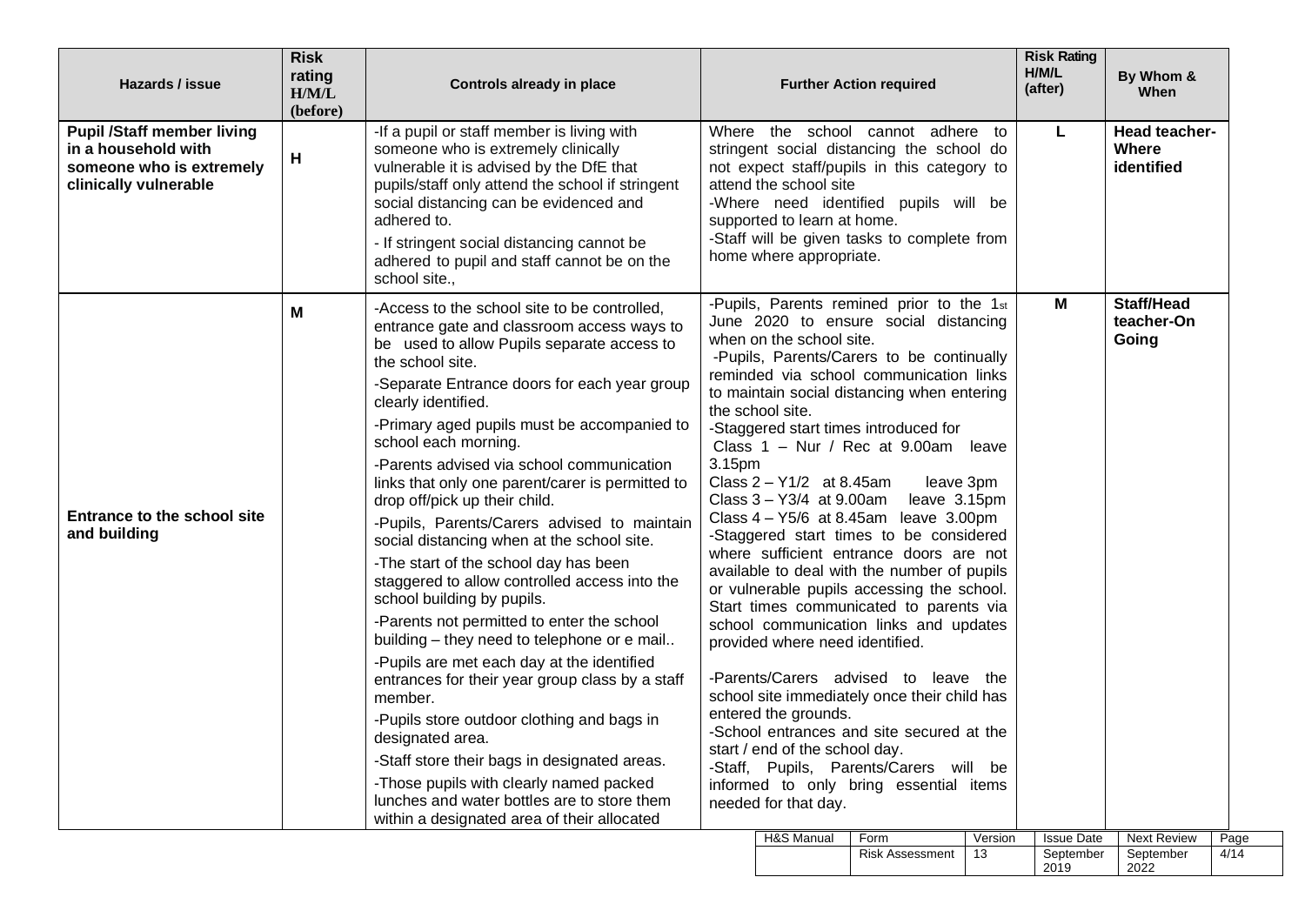| Hazards / issue                                                                          | <b>Risk</b><br>rating<br>H/M/L<br>(before) | <b>Controls already in place</b>                                                                                                                                                                                                                                                                                                                                                                                                                                                                                                                                                                                                                                                                                                                                                                             | <b>Further Action required</b>                                                                                                                                                                                                                                                                                                                                                                                                                                                                                                                                                                                                                                                                                                                                                                 | <b>Risk Rating</b><br>H/M/L<br>(after) | By Whom &<br>When  |
|------------------------------------------------------------------------------------------|--------------------------------------------|--------------------------------------------------------------------------------------------------------------------------------------------------------------------------------------------------------------------------------------------------------------------------------------------------------------------------------------------------------------------------------------------------------------------------------------------------------------------------------------------------------------------------------------------------------------------------------------------------------------------------------------------------------------------------------------------------------------------------------------------------------------------------------------------------------------|------------------------------------------------------------------------------------------------------------------------------------------------------------------------------------------------------------------------------------------------------------------------------------------------------------------------------------------------------------------------------------------------------------------------------------------------------------------------------------------------------------------------------------------------------------------------------------------------------------------------------------------------------------------------------------------------------------------------------------------------------------------------------------------------|----------------------------------------|--------------------|
|                                                                                          |                                            | classroom.<br>-Staff members will wipe packed lunch boxes<br>and water bottles over with a cloth that has<br>had anti-bacterial spray applied to it.<br>-Pupils are supervised to wash their hands at<br>the start of the school day. Pupils taught how<br>to wash their hands by staff members. Pupils<br>that need support to wash their hands are<br>supported by a member of staff.<br>-Staff to wash their hands with pupils at the<br>start of the school day.<br>-Staff and pupils presenting with symptoms at<br>the start of the school day are isolated in the<br>isolation room (Classroom in hall) and next<br>of kin/parents contacted.                                                                                                                                                         | Staff to utilise the information available<br>from eBug website                                                                                                                                                                                                                                                                                                                                                                                                                                                                                                                                                                                                                                                                                                                                |                                        |                    |
| <b>Maintaining infection</b><br>control /hygiene standards<br>within the school building | H                                          | - Guidance followed for the cleaning of non<br>health care settings.<br>-Spillage policy in place.<br>- Pupils parents/carers advised to ensure that<br>pupils aim to wear clean clothing each day<br>that they attend school.<br>-Pupils taught how to wash their hands by<br>staff members. Pupils that need support to<br>wash their hands are supported by a member<br>of staff.<br>-Where need identified alcohol gel be made<br>available to staff and pupils.<br>-Pupils are supervised throughout the school<br>day to wash their hands for 20 seconds by<br>staff members, throughout the school day.<br>Staff follow the guidance provided<br>-Handwashing posters located in pupil and<br>staff toilet areas and in the classroom areas.<br>- Pupils and staff follow the 'Catch it, Bin it, Kill | - Where possible a member of the cleaning<br>team to be present during the school day to<br>carry out spot cleaning and removal of<br>waste from the school site, where need<br>identified.<br>-Cleaning checklist to be put in place for<br>the school.<br>-Staff to utilise the information available<br>from eBug website<br>-Staff to take responsibility for their own<br>personal hygiene through out the school<br>day.<br>-Tissues to be made available in each<br>classroom. Pupils taught to follow the<br>guidance 'Catch it, Bin it, Kill it', and avoid<br>touching their faces, noses etc. whilst at<br>school.<br>-Consideration be given to using hand<br>towels and not hand dryers to ensure that<br>hands are dried thoroughly.<br>-Waste bins to be emptied throughout the | M                                      | Staff-On-<br>going |

| H&S Manual | Form                   | Version | <b>Issue Date</b> | Next Review       | Page |
|------------|------------------------|---------|-------------------|-------------------|------|
|            | <b>Risk Assessment</b> | 13      | September<br>2019 | September<br>2022 | 5/14 |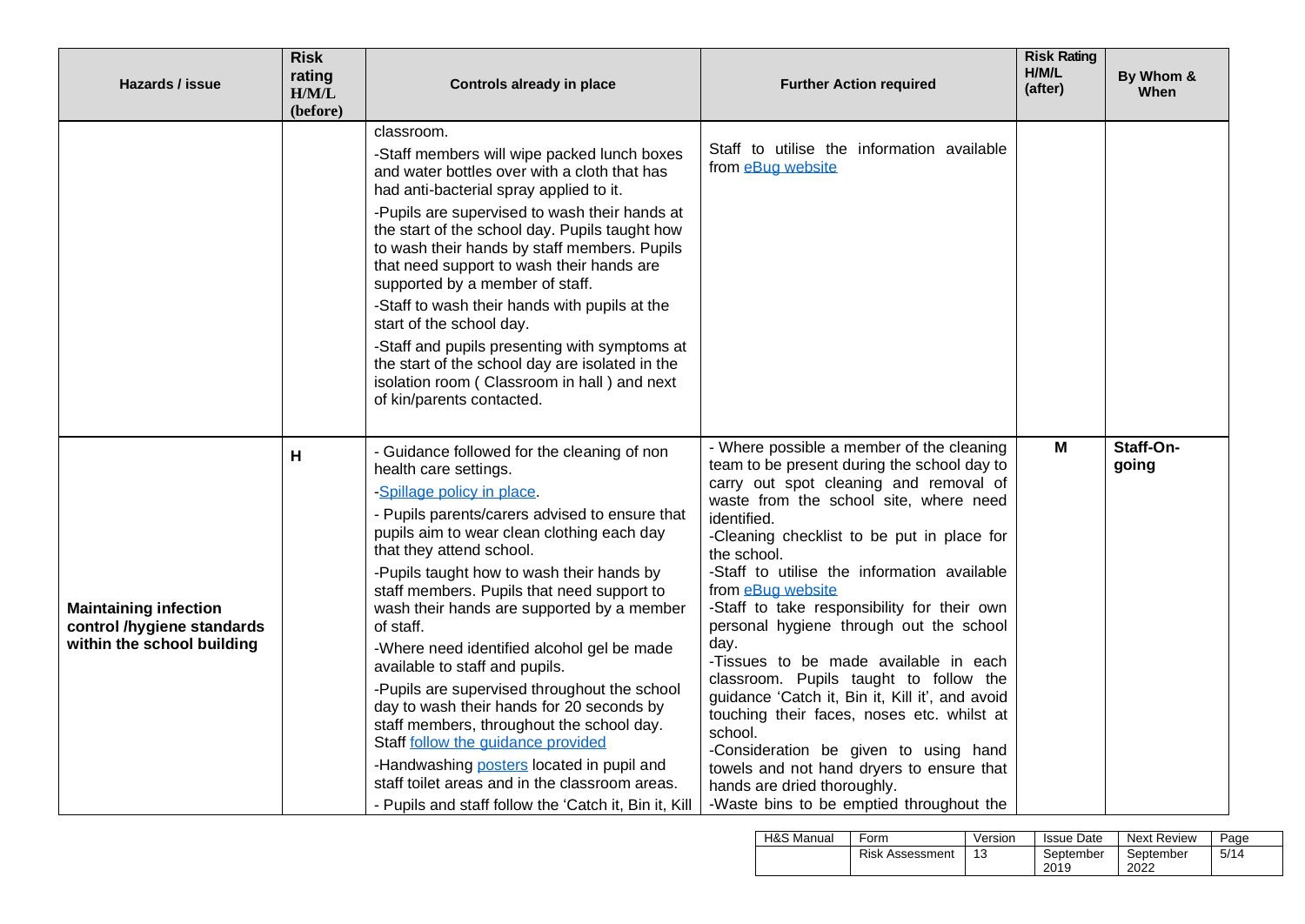| Hazards / issue | <b>Risk</b><br>rating<br>H/M/L<br>(before) | Controls already in place                                                                                                                                                                                                                                                                                                                                                                                                                                                                                                                                                                                                                                                                                                                                                                                                                                                                                                                                                                                                                                                                                                                                                                                                                                                                                                                                                                                                                                                                                                                                                                                            | <b>Further Action required</b> |                                                                                                                                                                               |                                                                                                                                                                                                                                                                                                                                                                                                                                                                                                                                                                                                                                                     | <b>Risk Rating</b><br>H/M/L<br>(after) | By Whom &<br>When |                    |      |
|-----------------|--------------------------------------------|----------------------------------------------------------------------------------------------------------------------------------------------------------------------------------------------------------------------------------------------------------------------------------------------------------------------------------------------------------------------------------------------------------------------------------------------------------------------------------------------------------------------------------------------------------------------------------------------------------------------------------------------------------------------------------------------------------------------------------------------------------------------------------------------------------------------------------------------------------------------------------------------------------------------------------------------------------------------------------------------------------------------------------------------------------------------------------------------------------------------------------------------------------------------------------------------------------------------------------------------------------------------------------------------------------------------------------------------------------------------------------------------------------------------------------------------------------------------------------------------------------------------------------------------------------------------------------------------------------------------|--------------------------------|-------------------------------------------------------------------------------------------------------------------------------------------------------------------------------|-----------------------------------------------------------------------------------------------------------------------------------------------------------------------------------------------------------------------------------------------------------------------------------------------------------------------------------------------------------------------------------------------------------------------------------------------------------------------------------------------------------------------------------------------------------------------------------------------------------------------------------------------------|----------------------------------------|-------------------|--------------------|------|
|                 |                                            | it', guidance and avoid touching their faces,<br>noses etc. practice followed whilst at school.<br>Catch it, bin it, kill it posters located in pupil,<br>staff toilet areas and around the school site.<br>- Pupils taught to cough and sneeze into their<br>elbow and away from the direction of other<br>pupils and staff.<br>-Staff and Pupils are directed to wash their<br>hands before and after eating and following<br>coughing and sneezing and where additional<br>need identified.<br>- Pupils and Staff ensure that they thoroughly<br>dry their hands.<br>-Infection Control Risk assessment in place to<br>manage other biological hazards within the<br>school community.<br>-Cleaning products readily available in the<br>immediate area of the classroom/toilet areas<br>for spot cleaning.<br>-Pupils encouraged throughout the school day<br>to socially distance themselves from staff and<br>other pupils.<br>- Hard surfaces and key touch point areas,<br>such as doors, door furniture, light switches<br>and handrails are disinfected rather than<br>simply cleaned on a frequent basis.<br>-Communal fridge doors, kettles, toasters and<br>microwave doors etc and water cooler<br>handles are included in the daily routine<br>cleaning carried out by identified staff.<br>- Toilet and hand washing facilities are<br>adequately stocked with soap, hand towels,<br>toilet rolls and that the waste bins are emptied<br>each day and taken out to the external bins.<br>-Cleaning regime in place at the end of the<br>school day.<br>-Staff and pupils wash their hands at the end | store.<br>-Cleaning            | to equipment/chemicals etc.<br>lunches in their classrooms.<br>classroom used as a dining area.<br>home environment.<br>regime<br>the staff areas.<br>Parent/Carers concerns. | school day and placed in the external bin<br>-The Caretaker to raise any stock level<br>concerns with the Head teacher in relation<br>-Where need identified pupils to eat their<br>-Classroom surfaces to be cleaned if<br>-All bins emptied at the end of each school<br>day and placed in the external bin store.<br>-Parents advised to ensure that pupils<br>wash their hands when they return to the<br>checklist<br>to<br>implemented to include; toys, books,<br>desks, chairs, doors, sinks, toilets, light<br>switches, bannisters, stationery items and<br>- The Governing body of the school are to<br>be informed of Staff members and | be                                     |                   |                    |      |
|                 |                                            |                                                                                                                                                                                                                                                                                                                                                                                                                                                                                                                                                                                                                                                                                                                                                                                                                                                                                                                                                                                                                                                                                                                                                                                                                                                                                                                                                                                                                                                                                                                                                                                                                      |                                | H&S Manual                                                                                                                                                                    | Form                                                                                                                                                                                                                                                                                                                                                                                                                                                                                                                                                                                                                                                | Version                                | <b>Issue Date</b> | <b>Next Review</b> | Page |
|                 |                                            |                                                                                                                                                                                                                                                                                                                                                                                                                                                                                                                                                                                                                                                                                                                                                                                                                                                                                                                                                                                                                                                                                                                                                                                                                                                                                                                                                                                                                                                                                                                                                                                                                      |                                |                                                                                                                                                                               | <b>Risk Assessment</b>                                                                                                                                                                                                                                                                                                                                                                                                                                                                                                                                                                                                                              | 13                                     | September<br>2019 | September<br>2022  | 6/14 |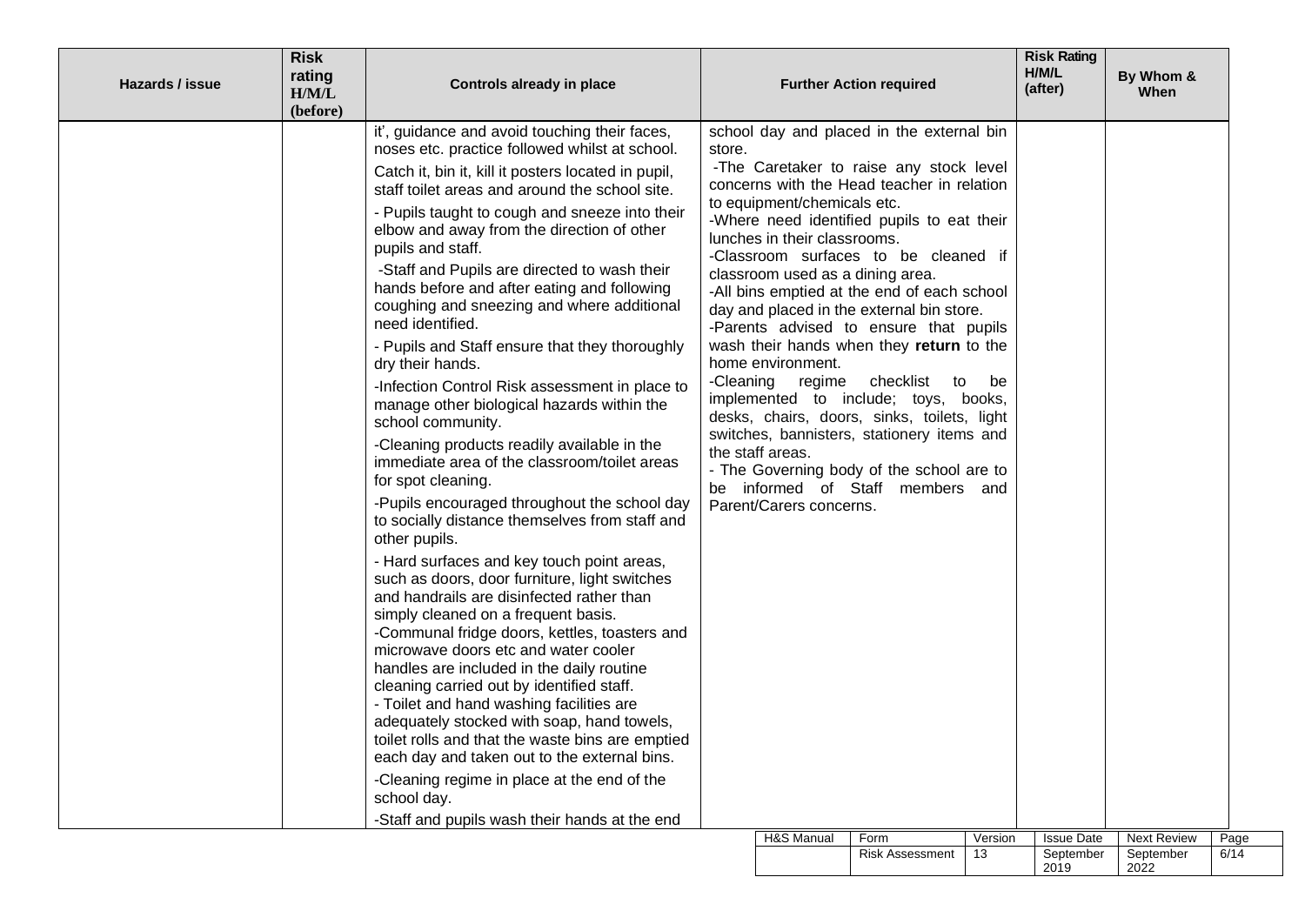| <b>Risk</b><br>rating<br>Hazards / issue<br>H/M/L<br>(before)          |   | <b>Controls already in place</b>                                                                                                                                                                                                                                                                                                                                                                                                                                                                                                                                                                                                                                                                                                                                                                                                                                                                                                                                                                                                                                                                                                                                 | <b>Further Action required</b>                                                                                                                                                                                                                                                                                                                                                                                                                                                                                                                                                                                                                                                                                                                                                                                                                                                                                                                                                                                                                                                                             | <b>Risk Rating</b><br>H/M/L<br>(after) | By Whom &<br>When                                                                                                                                                                                           |
|------------------------------------------------------------------------|---|------------------------------------------------------------------------------------------------------------------------------------------------------------------------------------------------------------------------------------------------------------------------------------------------------------------------------------------------------------------------------------------------------------------------------------------------------------------------------------------------------------------------------------------------------------------------------------------------------------------------------------------------------------------------------------------------------------------------------------------------------------------------------------------------------------------------------------------------------------------------------------------------------------------------------------------------------------------------------------------------------------------------------------------------------------------------------------------------------------------------------------------------------------------|------------------------------------------------------------------------------------------------------------------------------------------------------------------------------------------------------------------------------------------------------------------------------------------------------------------------------------------------------------------------------------------------------------------------------------------------------------------------------------------------------------------------------------------------------------------------------------------------------------------------------------------------------------------------------------------------------------------------------------------------------------------------------------------------------------------------------------------------------------------------------------------------------------------------------------------------------------------------------------------------------------------------------------------------------------------------------------------------------------|----------------------------------------|-------------------------------------------------------------------------------------------------------------------------------------------------------------------------------------------------------------|
|                                                                        |   | of the school day.<br>-Where available windows to be opened in<br>corridor areas/school halls during the school<br>day to allow natural ventilation.<br>-Deep Clean to take place every Friday<br>evening during Autumn term 2020 - no after<br>school clubs because of this.                                                                                                                                                                                                                                                                                                                                                                                                                                                                                                                                                                                                                                                                                                                                                                                                                                                                                    |                                                                                                                                                                                                                                                                                                                                                                                                                                                                                                                                                                                                                                                                                                                                                                                                                                                                                                                                                                                                                                                                                                            |                                        | Head teacher-<br><b>Immediate</b>                                                                                                                                                                           |
| <b>Staff/Pupils showing</b><br>possible symptoms of the<br>coronavirus | н | -Staff are aware of the symptoms of the<br>Corona virus.<br>- Pupils /Staff health needs are monitored by<br>and concerns appropriately actioned.<br>-A Room has been set aside to isolate<br>Staff/Pupils. The isolation room allows<br>Staff/Pupil to be viewed from a 2-metre<br>distance.<br>-The room has two washable chairs located in<br>it.<br>-Parents/Carers regularly informed via the<br>school's communication links to monitor their<br>child's /family members health.<br>- Where Staff/Pupils start showing signs of<br>symptoms they are transferred to the isolation<br>room and a member of the SLT informed.<br>-A face mask should only be worn by a<br>member of staff supporting the symptomatic<br>pupil, if 2 metres cannot be maintained.<br>- If contact with the pupil is necessary, then<br>gloves, apron and a face mask should be<br>worn by the member of staff.<br>-Parents/Carers and Staff members next of<br>kin contacted.<br>-If need identified the emergency services are<br>to be contacted.<br>-Infection control risk assessment in place to<br>manage all other biological hazards that may<br>affect staff/pupils. | -Ensure that the school holds a stock of<br>disposable gloves/aprons and face masks.<br>Contact your usually PPE supplier any<br>concerns are to be raised with the Health<br>and Safety Team.<br>-Staff /Pupil remain in the isolation room<br>until they can be collected.<br>-Whilst in isolation if staff/pupils need to<br>use welfare facilities these need to be<br>taken out of use and cleaned before they<br>can be used by the school community.<br>-Isolation room to be deep cleaned once<br>the staff/pupil has left the area.<br>-Cleaning staff to wear PPE appropriate<br>with the cleaning substances they are<br>using to clean the area.<br>-Staff and Parent/Carers to be encouraged<br>to access testing facilities available where<br>symptoms are displayed.<br>- Pupils and Staff displaying symptoms will<br>not be permitted into school until 7 day<br>isolation completed.<br>-Where Staff/Pupils test positive PHE are<br>to be contacted for advice and support.<br>- The Governing body of the school are to<br>be informed of Staff members and<br>Parent/Carers concerns | M<br>М                                 | <b>Head teacher</b><br>on going<br><b>Head teacher</b><br>-Immediate<br><b>Head teacher</b><br>-Immediate<br>Head teacher-<br><b>Immediate</b><br>Staff-<br><b>Immediate</b><br>Head teacher-<br>Immediate. |

| H&S Manual | Form                   | Version | <b>Issue Date</b> | <b>Next Review</b> | Page |
|------------|------------------------|---------|-------------------|--------------------|------|
|            | <b>Risk Assessment</b> |         | September<br>2019 | September<br>2022  | 7/14 |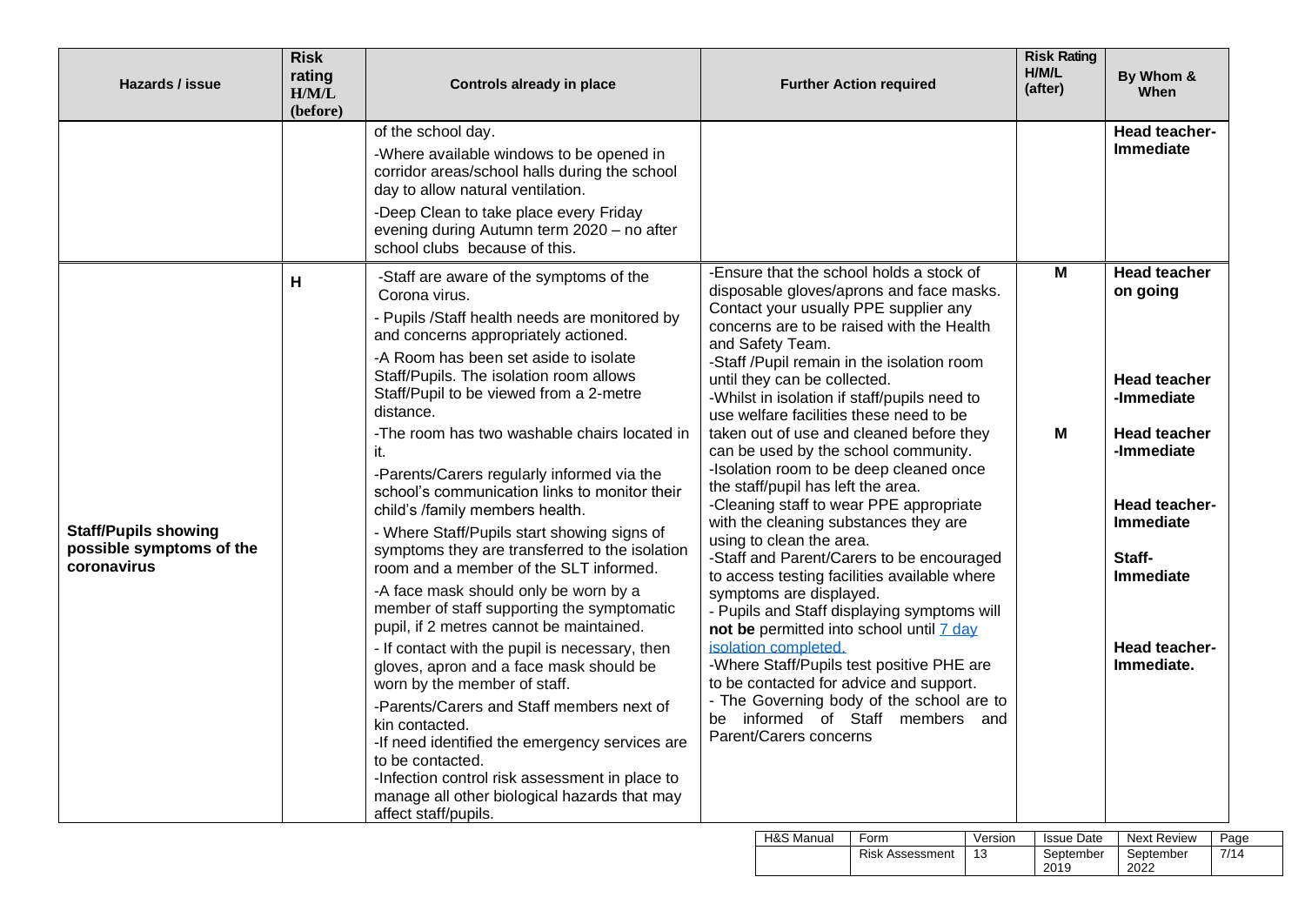| Hazards / issue                                                                | <b>Risk</b><br>rating<br>H/M/L<br>(before) | <b>Controls already in place</b>                                                                                                                                                                                                                                                                                                                                                                                                                                                                                                                                                                                                                                                                                                                                                                                                                                                                                                                                                                                                                                                                                                             | <b>Further Action required</b>                                                                                                                                                                                                             | <b>Risk Rating</b><br>H/M/L<br>(after) | By Whom &<br><b>When</b>          |
|--------------------------------------------------------------------------------|--------------------------------------------|----------------------------------------------------------------------------------------------------------------------------------------------------------------------------------------------------------------------------------------------------------------------------------------------------------------------------------------------------------------------------------------------------------------------------------------------------------------------------------------------------------------------------------------------------------------------------------------------------------------------------------------------------------------------------------------------------------------------------------------------------------------------------------------------------------------------------------------------------------------------------------------------------------------------------------------------------------------------------------------------------------------------------------------------------------------------------------------------------------------------------------------------|--------------------------------------------------------------------------------------------------------------------------------------------------------------------------------------------------------------------------------------------|----------------------------------------|-----------------------------------|
|                                                                                |                                            |                                                                                                                                                                                                                                                                                                                                                                                                                                                                                                                                                                                                                                                                                                                                                                                                                                                                                                                                                                                                                                                                                                                                              |                                                                                                                                                                                                                                            |                                        | <b>Head teacher-</b><br>Immediate |
| <b>Maintaining infection</b><br>control in the<br><b>Classrooms/Hall areas</b> | H                                          | -Pupils placed in class sizes of 30 or less and<br>allocated a classroom base with the same<br>teacher/TA each day of the week<br>-Windows and doors are opened to allow<br>natural ventilation during the school day.<br>-Cleaning products readily available in the<br>immediate area of the classroom/toilet areas<br>for spot cleaning.<br>-Rota in place for lunchtime and break time<br>periods to keep class 'bubbles' apart<br>-Timetable to be reviewed to reduce the need<br>for pupils to move about the building.<br>-Outdoor activities to be carried out on a rota<br>basis to ensure social distancing.<br>-Where possible teaching activities to be<br>carried out in the outdoor areas of the school.<br>-Where classrooms and halls are occupied<br>doors can be propped open to allow natural<br>ventilation.<br>-Where classrooms/halls are unoccupied<br>doors are to be closed.<br>-Nursery/Reception indoor/outdoor areas set<br>out each day to provide adequate space for<br>staff and pupils.<br>-Robust cleaning regime in place in the<br>Nursery/Reception area.<br>-Waste bins located in classroom/hall areas | -Where possible pupils to be issued with a<br>stationery pack and exercise book that is<br>specific to them.<br>- The Governing body of the school are to<br>be informed of Staff members and<br>Parent/Carers concerns if any are raised. | M                                      | Staff-On<br>Going                 |
| Moving about the<br>building/school site                                       | м                                          | -Clear direction given to parents via the<br>school's communication links for the start and<br>end of the school day this was initially done<br>well in advance on 13/07/20<br>-Rota in place for break times and the                                                                                                                                                                                                                                                                                                                                                                                                                                                                                                                                                                                                                                                                                                                                                                                                                                                                                                                        | -Movement about the building monitored<br>throughout the school day.<br>-Rota's changed where need identified.<br>-Cleaning regime in place for lunchtimes                                                                                 | L                                      | Head teacher-<br><b>On Going</b>  |

| H&S Manual | Form                   | Version | <b>Issue Date</b> | Next Review | Page |
|------------|------------------------|---------|-------------------|-------------|------|
|            | <b>Risk Assessment</b> | 13      | September         | September   | 8/14 |
|            |                        |         | 2019              | 2022        |      |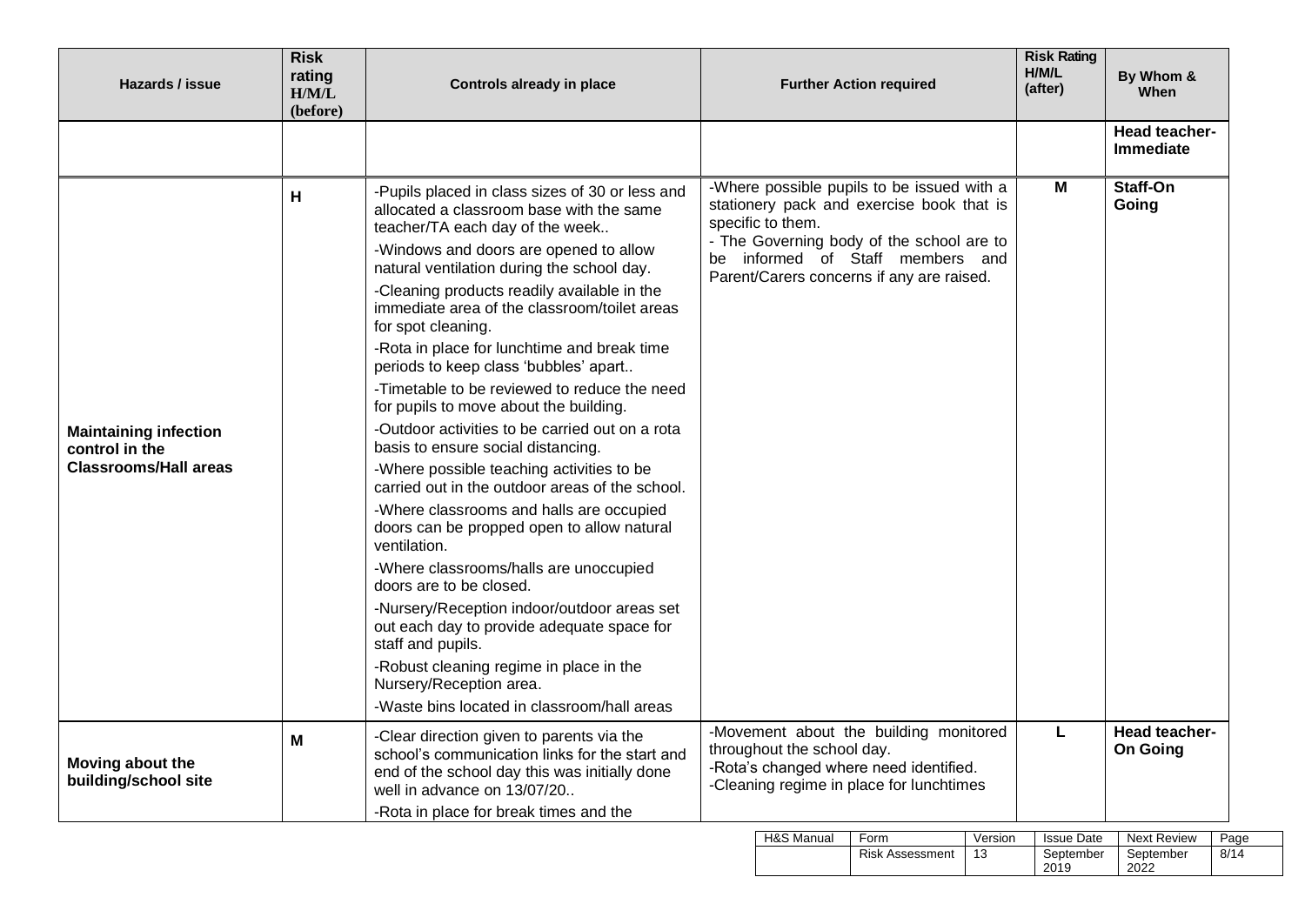| <b>Risk</b><br>rating<br>Hazards / issue<br><b>Controls already in place</b><br>H/M/L<br>(before) |   | <b>Further Action required</b>                                                                                                                                                                                                                                                                                                                                                                                                                                                                                                          | <b>Risk Rating</b><br>H/M/L<br>(after)                                                                                                                                                                                                                                     | By Whom &<br>When |                                                 |
|---------------------------------------------------------------------------------------------------|---|-----------------------------------------------------------------------------------------------------------------------------------------------------------------------------------------------------------------------------------------------------------------------------------------------------------------------------------------------------------------------------------------------------------------------------------------------------------------------------------------------------------------------------------------|----------------------------------------------------------------------------------------------------------------------------------------------------------------------------------------------------------------------------------------------------------------------------|-------------------|-------------------------------------------------|
|                                                                                                   |   | lunchtime periods to reduce the flow of pupils<br>in school areas.<br>Pupils will eat their lunch in their classrooms.<br>-Rota in place to access the outdoor play<br>areas at the school.<br>-Alternative external routes to be adopted to<br>access outdoor play areas etc.<br>-Social distancing measures between classes<br>to be adhered to where possible.<br>-Posters in place reminding pupils to maintain<br>an appropriate distance.<br>-Pupils are supervised when moving about<br>the building.                            |                                                                                                                                                                                                                                                                            |                   |                                                 |
| Transport on and off the<br>school site.                                                          | M | -Pupils will be met by staff members at the<br>usual drop off/pick up points on the school<br>site.                                                                                                                                                                                                                                                                                                                                                                                                                                     | -Pupils and Parents/Carers will be made<br>aware of the instructions to follow via the<br>school's communication links.<br>possible<br>Parents/Carers<br>-Where<br>to<br>transport pupils to the school site.(only 1<br>adult per family).                                 | L                 | Head teacher/<br>Parents/<br>Carers-On<br>going |
| <b>Outdoor Play</b><br>Areas/Equipment                                                            | M | -Each class groups allocated outdoor portable<br>play equipment which is to be stored in their<br>individual classrooms after use.<br>-Rota in place for access to fixed outdoor play<br>equipment, which includes allocation of time<br>to wipe down the equipment.<br>-Fixed play equipment to be wiped down with<br>anti-bacterial spray after each group's use.<br>-Portable equipment wiped down after each<br>use.<br>-Cleaning regime in place for outdoor play<br>equipment-Portable and fixed at the end of<br>the school day. | -Where a cleaning regime can't be carried<br>out during the school day. Trim Trail will be<br>initially out of use at the beginning of the<br>Autumn term 2020.<br>-Outdoor play equipment to be included in<br>the deep clean to take place in the<br><b>Summer Break</b> |                   | Head teacher-<br>Aug 2020                       |

| H&S Manual | Form                   | Version | <b>Issue Date</b> | <b>Next Review</b> | Page |
|------------|------------------------|---------|-------------------|--------------------|------|
|            | <b>Risk Assessment</b> | 13      | September<br>2019 | September<br>2022  | 9/14 |
|            |                        |         |                   |                    |      |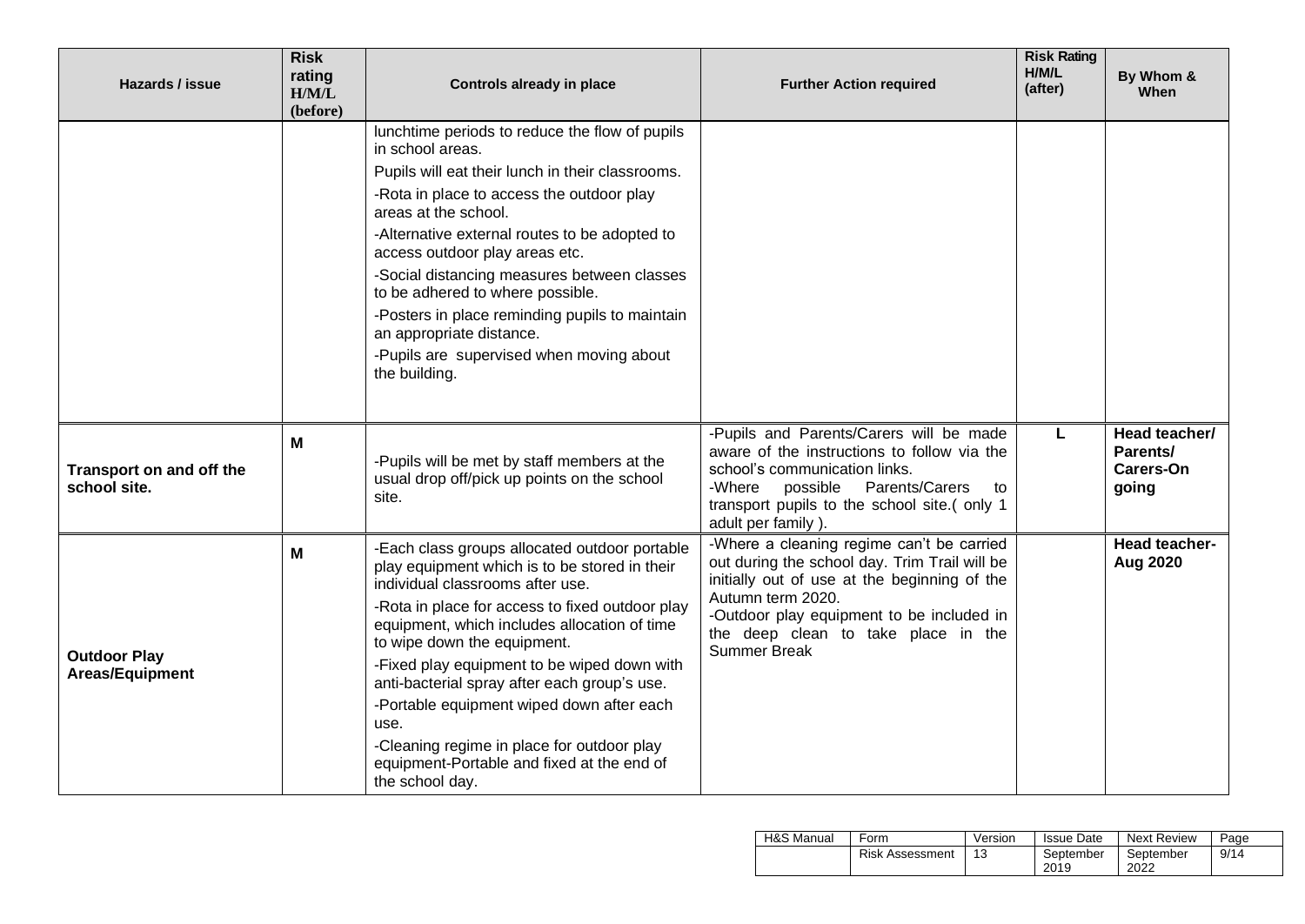| <b>Risk</b><br>rating<br>Hazards / issue<br>H/M/L<br>(before)                                                                                                                                                                                                                       |   | <b>Controls already in place</b>                                                                                                                                                                                                                                                                                                                                                                                                                                                                        | <b>Further Action required</b>                                                                                                                                                                                            | <b>Risk Rating</b><br>H/M/L<br>(after) | By Whom &<br><b>When</b> |
|-------------------------------------------------------------------------------------------------------------------------------------------------------------------------------------------------------------------------------------------------------------------------------------|---|---------------------------------------------------------------------------------------------------------------------------------------------------------------------------------------------------------------------------------------------------------------------------------------------------------------------------------------------------------------------------------------------------------------------------------------------------------------------------------------------------------|---------------------------------------------------------------------------------------------------------------------------------------------------------------------------------------------------------------------------|----------------------------------------|--------------------------|
| <b>Welfare facilities</b>                                                                                                                                                                                                                                                           | M | -Staff supervise pupils when washing their<br>hands in the toilet areas.<br>-Toilet facilities cleaned at regular intervals<br>throughout the school day (door handles,<br>toilet cubicle locking mechanisms and<br>flushers).<br>-Lunch time and breaktime rota in place for<br>staff accessing the staff room area.<br>-Windows are opened in the staff room when<br>it is occupied by staff members.<br>-Position of furniture within staff room areas<br>reviewed to ensure appropriate distancing. |                                                                                                                                                                                                                           |                                        |                          |
| <b>Personal Protective</b><br><b>Equipment (PPE)</b>                                                                                                                                                                                                                                | M | - Wearing a face covering or face mask in<br>schools is not recommended.<br>-Tasks have been identified within the school<br>that would require staff wearing PPE; First<br>aid, supporting pupils with personal care,<br>cleaning activities where need is identified<br>and potentially when a staff member/pupil is<br>symptomatic of covid-19.                                                                                                                                                      | -The school holds a supply of PPE-<br>disposable gloves, aprons and face masks<br>on the school site.                                                                                                                     |                                        |                          |
| -Staff follow good hand washing practice.<br>-Staff are first aid trained.<br>м<br>classrooms in use<br><b>First Aid Provision and</b><br>support with medication<br>-Staff to wash their hands prior to<br>administering first aid<br>providing first aid support.<br>aid support. |   | -Where paediatric pupils are present, trained<br>paediatric staff are present in the building.<br>-Fully stocked first aid boxes located around<br>the school site and in the vicinity of<br>-Staff to wear disposable gloves when<br>-Staff to wash their hands after providing first                                                                                                                                                                                                                  | -Gloves and first aid items used to be<br>double bagged and placed in the waste<br>bin.<br>-Waste bins emptied throughout the school<br>day.<br>-Ensure that a stock of disposable gloves<br>are available for staff use. | L                                      | Staff-On<br>going        |

| <b>H&amp;S Manual</b> | Form                   | Version | <b>Issue Date</b> | <b>Next Review</b> | Page  |
|-----------------------|------------------------|---------|-------------------|--------------------|-------|
|                       | <b>Risk Assessment</b> |         | September<br>2019 | September<br>2022  | 10/14 |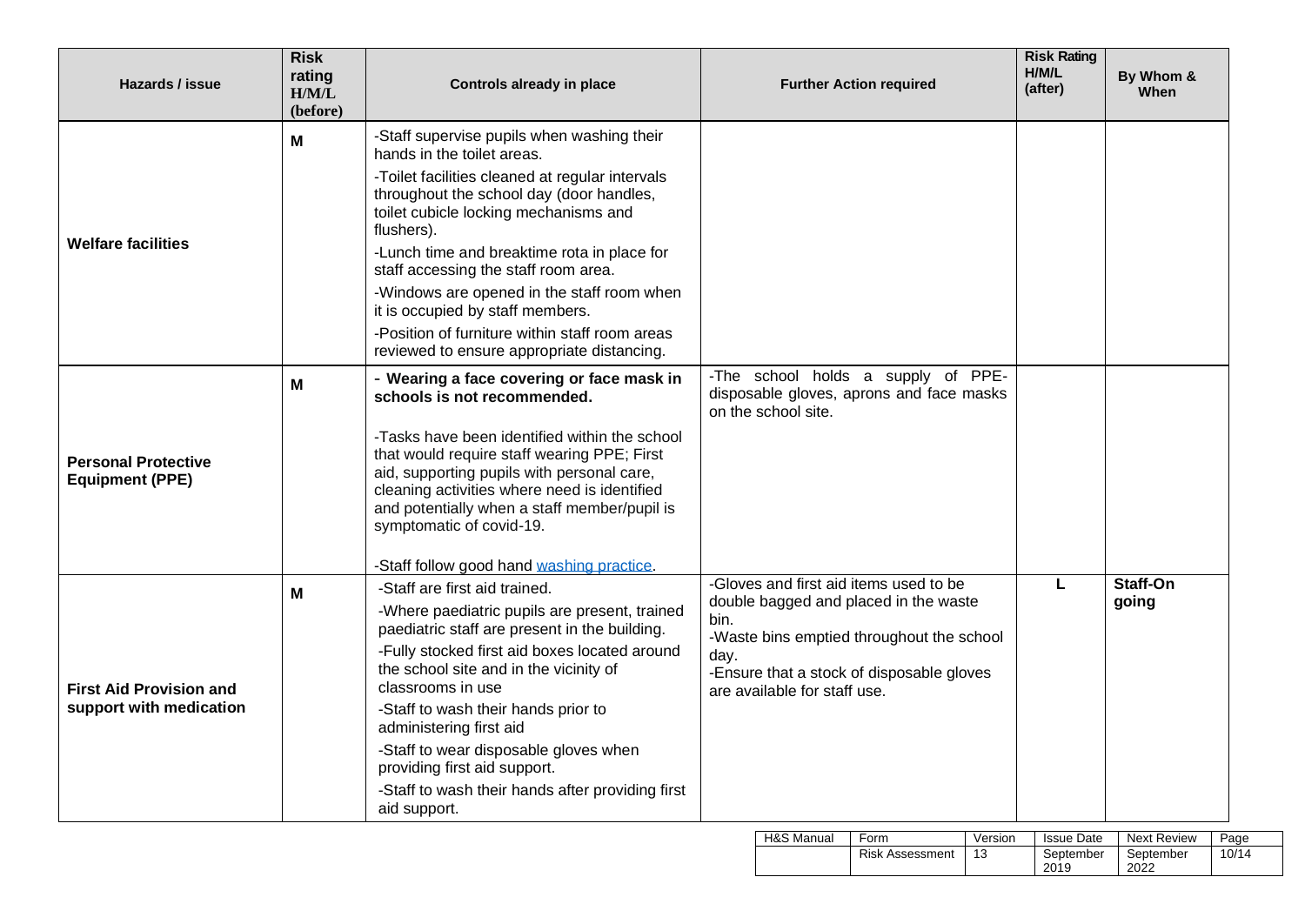| <b>Risk</b><br>rating<br>Hazards / issue<br>H/M/L<br>(before) |   | <b>Controls already in place</b>                                                                                                                                                                                                                                                                                                                                                                                                                                                                                                                                                                                                                                                                                                                                                                                                                                                                                                                                                                                                                | <b>Further Action required</b>                                                                                                                                                                                                                                                                                                                                                                                          | <b>Risk Rating</b><br>H/M/L<br>(after) | By Whom &<br>When              |
|---------------------------------------------------------------|---|-------------------------------------------------------------------------------------------------------------------------------------------------------------------------------------------------------------------------------------------------------------------------------------------------------------------------------------------------------------------------------------------------------------------------------------------------------------------------------------------------------------------------------------------------------------------------------------------------------------------------------------------------------------------------------------------------------------------------------------------------------------------------------------------------------------------------------------------------------------------------------------------------------------------------------------------------------------------------------------------------------------------------------------------------|-------------------------------------------------------------------------------------------------------------------------------------------------------------------------------------------------------------------------------------------------------------------------------------------------------------------------------------------------------------------------------------------------------------------------|----------------------------------------|--------------------------------|
|                                                               |   | -Medication policy in place.<br>- Staff to wash their hands prior to support<br>with medication and after support.                                                                                                                                                                                                                                                                                                                                                                                                                                                                                                                                                                                                                                                                                                                                                                                                                                                                                                                              |                                                                                                                                                                                                                                                                                                                                                                                                                         |                                        |                                |
| <b>Emergency Situations</b>                                   | н | -There is an automatic fire detection system<br>fitted at the school which is tested and<br>inspected on at least an annual basis.<br>-In the event of the fire alarm sounding staff<br>are to direct pupils to evacuate the building.<br>-Staff are to monitor the flow of traffic in the<br>corridor areas when evacuating to reduce the<br>contact that pupils have with other age groups<br>/staff members.<br>-Staff and pupils are to maintain social<br>distancing where possible when evacuating<br>the building but exiting the building safely<br>must take priority.<br>Staff and pupils are to maintain social<br>distancing when registers are being taken at<br>the assembly point. - yellow spot system has<br>been in place - two fire drill to place during<br>WB 1/6/20 We will have a fire drill in the first<br>full week back in September 2020 (WB<br>Mon7th Sept).<br>-Staff and Pupils re entering the building is to<br>be staggered.<br>-Staff and pupils are to wash their hands<br>when they re-enter the building. | -The Caretaker/Premise manager is to<br>check the fire alarm control panel at the<br>start of each school day to ensure that the<br>fire alarm system is operating correctly.<br>-Any faults are to be reported immediately<br>to the Contractor who tests and inspects<br>your schools fire alarm system.<br>-The Caretaker/Premises manager is to<br>undertake their usual weekly checks of the<br>fire alarm system. | L                                      |                                |
| End of the school day                                         | М | -Pupils/Staff will wash their hands before they<br>leave the school site.<br>-Water bottles and lunch bottles taken home<br>from school each day<br>-Only one Parent/Carer permitted to collect<br>their child from the school site.<br>-Parents/Carers to ensure that they follow<br>social distancing.                                                                                                                                                                                                                                                                                                                                                                                                                                                                                                                                                                                                                                                                                                                                        | -Parents/Carers to keep the school up to<br>date who will be collecting their child from<br>school.<br>-Parents/Carers advised to ensure that<br>pupils wash their hands when they arrive<br>home from school.<br>-Parents/Carers advised that water bottles<br>are to be thoroughly washed and lunch<br>boxes wiped over with anti-bacterial spray                                                                     | L                                      | Parents/<br>Carers-On<br>Going |

| H&S Manual | Form                   | Version | <b>Issue Date</b> | <b>Next Review</b> | Page  |
|------------|------------------------|---------|-------------------|--------------------|-------|
|            | <b>Risk Assessment</b> | 13      | September<br>2019 | September<br>2022  | 11/14 |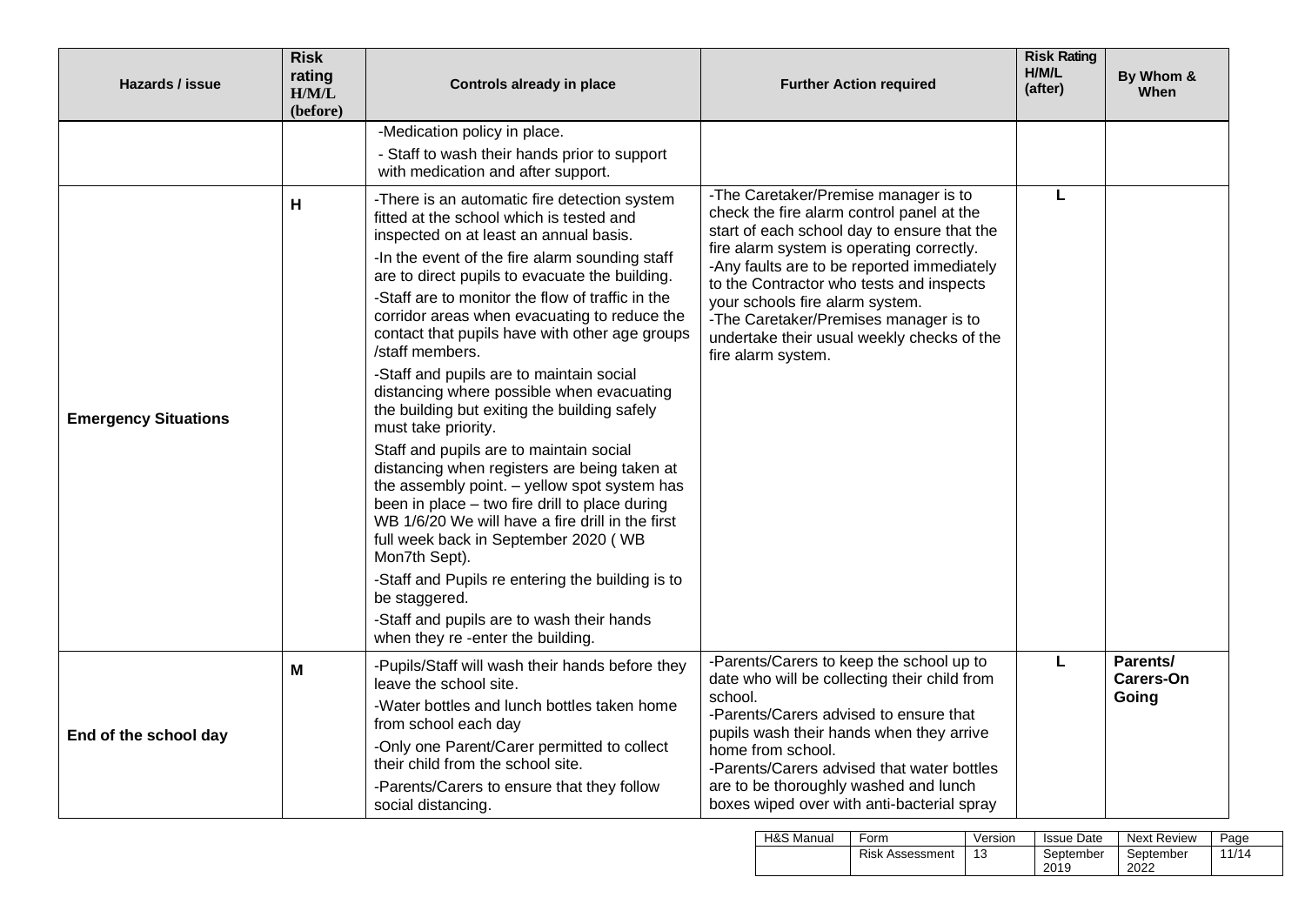| <b>Risk</b><br>rating<br>Hazards / issue<br>Controls already in place<br>H/M/L<br>(before) |    | <b>Further Action required</b>                                                                                                                                                                                                                                                                                                                                                                                                                                                                                                                                                                                                                                                                                                                                                                               | <b>Risk Rating</b><br>H/M/L<br>(after)                                                                                                                                                                                                                                                   | By Whom &<br>When |                                                      |
|--------------------------------------------------------------------------------------------|----|--------------------------------------------------------------------------------------------------------------------------------------------------------------------------------------------------------------------------------------------------------------------------------------------------------------------------------------------------------------------------------------------------------------------------------------------------------------------------------------------------------------------------------------------------------------------------------------------------------------------------------------------------------------------------------------------------------------------------------------------------------------------------------------------------------------|------------------------------------------------------------------------------------------------------------------------------------------------------------------------------------------------------------------------------------------------------------------------------------------|-------------------|------------------------------------------------------|
|                                                                                            |    | -Parents/Carers directed to leave the school<br>vicinity immediately once they have collected<br>their child.<br>-Staff control the flow of pupils leaving the<br>school building to encourage social<br>distancing, and the maintaining of 'bubbles.'<br>-Gates and entrance doors are included in the<br>cleaning regime at the school.                                                                                                                                                                                                                                                                                                                                                                                                                                                                    | when they arrive home.                                                                                                                                                                                                                                                                   |                   |                                                      |
| Staff who are pregnant.                                                                    | н  | -Staff members who have informed the Head<br>teacher that they are pregnant are not<br>currently in school.                                                                                                                                                                                                                                                                                                                                                                                                                                                                                                                                                                                                                                                                                                  | -Staff members to inform the Head teacher<br>at the earliest convenience if they are<br>pregnant.<br>-Pregnant employees are at a greater risk<br>from the Corona virus.<br>-Pregnant staff to refrain from work.<br>-Pregnant staff are to follow the guidance<br>on social distancing. | H                 | <b>Staff/Head</b><br>teacher-On<br>going             |
| Office areas                                                                               | H. | -The maximum occupancy of the office areas<br>have been calculated to ensure social<br>distancing.<br>-Where possible desks have been placed side<br>by side<br>-A perspex screen is in place on the school<br>secretary's desk to reduce risk of infection.<br>-The doors of Offices in use can be wedged<br>open when occupied.<br>-Where available, windows are opened whilst<br>the office area is in use.<br>-Staff leave their desks as clear as possible<br>so that it can be easily cleaned.<br>-Waste bins are lined with a black bag and<br>where possible have a lid. Waste bins are<br>emptied at the end of the school day.<br>-Staff undertake other activities that allow<br>them to leave the office area over the course<br>of the school day.<br>-Mobile partitions used where possible to | -Where waste bins do not have lids place<br>an object over the waste bin to act as a lid.                                                                                                                                                                                                | $\mathsf{L}$      | Caretaker/<br><b>Premise</b><br>Manager-On<br>Going. |

| <b>H&amp;S Manual</b> | Form                   | Version | <b>Issue Date</b> | <b>Next Review</b> | Page  |
|-----------------------|------------------------|---------|-------------------|--------------------|-------|
|                       | <b>Risk Assessment</b> |         | September<br>2019 | September<br>2022  | 12/14 |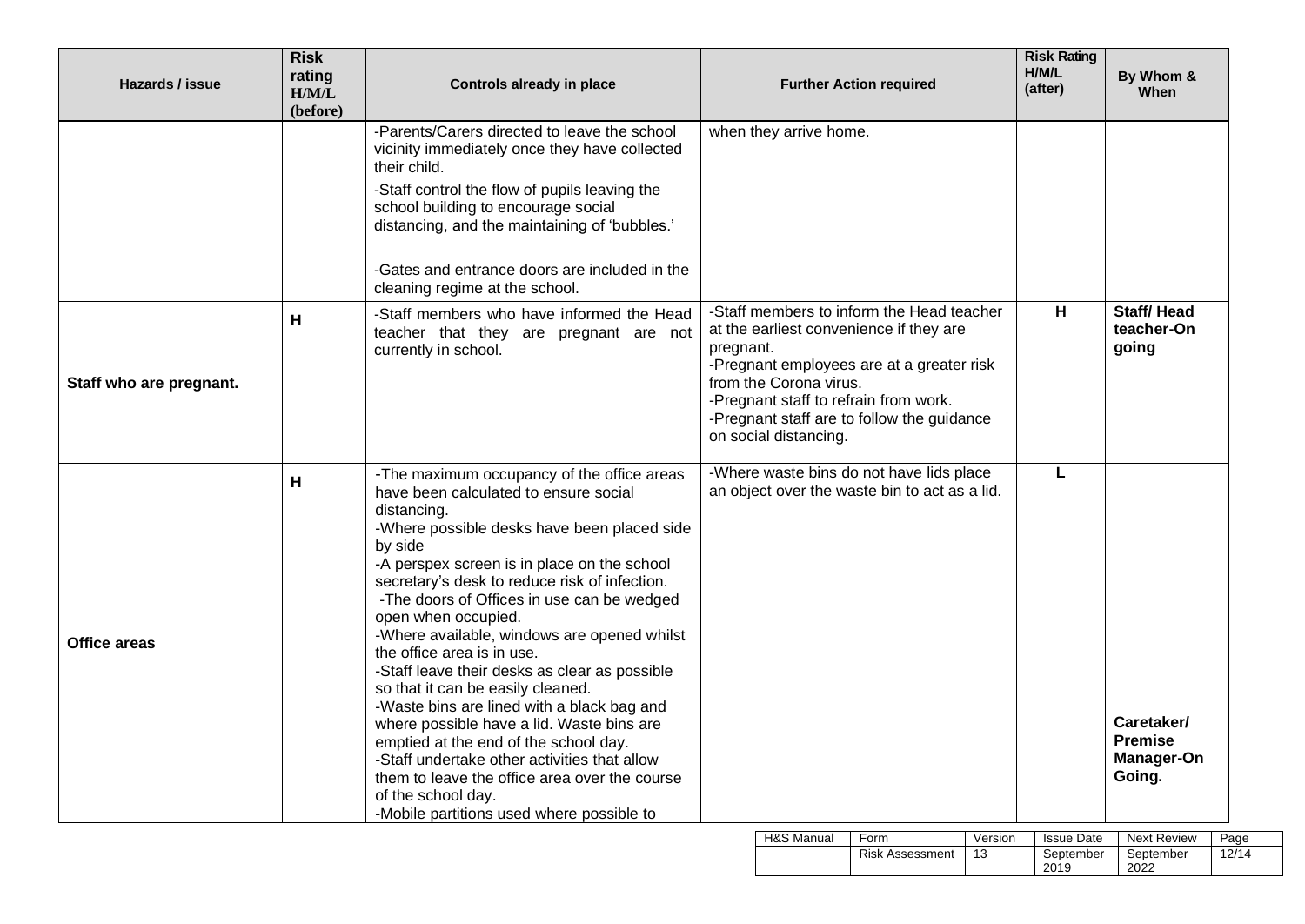| Hazards / issue          | <b>Risk</b><br>rating<br>H/M/L<br>(before) | <b>Controls already in place</b>                                                                                                                                                                                                                                                                                                                                                                                                               |                                                                                                                                                                                                                                                                     | <b>Further Action required</b> |                                | <b>Risk Rating</b><br>H/M/L<br>(after) | By Whom &<br>When                      |                                         |               |
|--------------------------|--------------------------------------------|------------------------------------------------------------------------------------------------------------------------------------------------------------------------------------------------------------------------------------------------------------------------------------------------------------------------------------------------------------------------------------------------------------------------------------------------|---------------------------------------------------------------------------------------------------------------------------------------------------------------------------------------------------------------------------------------------------------------------|--------------------------------|--------------------------------|----------------------------------------|----------------------------------------|-----------------------------------------|---------------|
|                          |                                            | separate large office areas.                                                                                                                                                                                                                                                                                                                                                                                                                   |                                                                                                                                                                                                                                                                     |                                |                                |                                        |                                        |                                         |               |
| Visitors to the school   | н                                          | -Where possible visitors to the school site be<br>limited.<br>-Where possible appointments to be made<br>outside of school hours.<br>-All visitors to be directed to wash their<br>hands/apply alcohol gel on their arrival to the<br>school site.<br>-Visitors are always supervised whilst on the<br>school site. social distancing and sanitising<br>measures maintained.                                                                   |                                                                                                                                                                                                                                                                     |                                |                                |                                        | м                                      |                                         |               |
| Deliveries to the school | M                                          | -Only essential items are to be ordered by the<br>school.<br>-Identified staff take responsibility for<br>deliveries made to the school.<br>-Staff members wash their hands before and<br>after decanting orders and storing them away.<br>-Kitchen deliveries are made directly to the<br>kitchen area.<br>-On decanting products, products are to be<br>wiped down and stored away.<br>-Packaging to be placed in the external bin<br>store. |                                                                                                                                                                                                                                                                     |                                |                                |                                        |                                        |                                         |               |
| <b>Staff Wellbeing</b>   | M                                          | -Staff have been provided with Public Health<br>England Guidance for the public on the<br>mental health and wellbeing aspects of<br>coronavirus (COVID-19). link.<br>-Staff receives sufficient breaks during the<br>school day.<br>-Staff encouraged to leave the school site                                                                                                                                                                 | -Staff to discuss concerns with the SLT<br>-Where need identified staff are to be<br>referred to DCC Occupational -<br>occhealth@durham.gov.uk<br>-Staff to be reminded of the counselling<br>services available to all DCC staff-Health<br>Assured on 0800 716017. |                                |                                |                                        | Staff-On-<br>going                     |                                         |               |
|                          |                                            |                                                                                                                                                                                                                                                                                                                                                                                                                                                |                                                                                                                                                                                                                                                                     | H&S Manual                     | Form<br><b>Risk Assessment</b> | Version<br>13                          | <b>Issue Date</b><br>September<br>2019 | <b>Next Review</b><br>September<br>2022 | Page<br>13/14 |